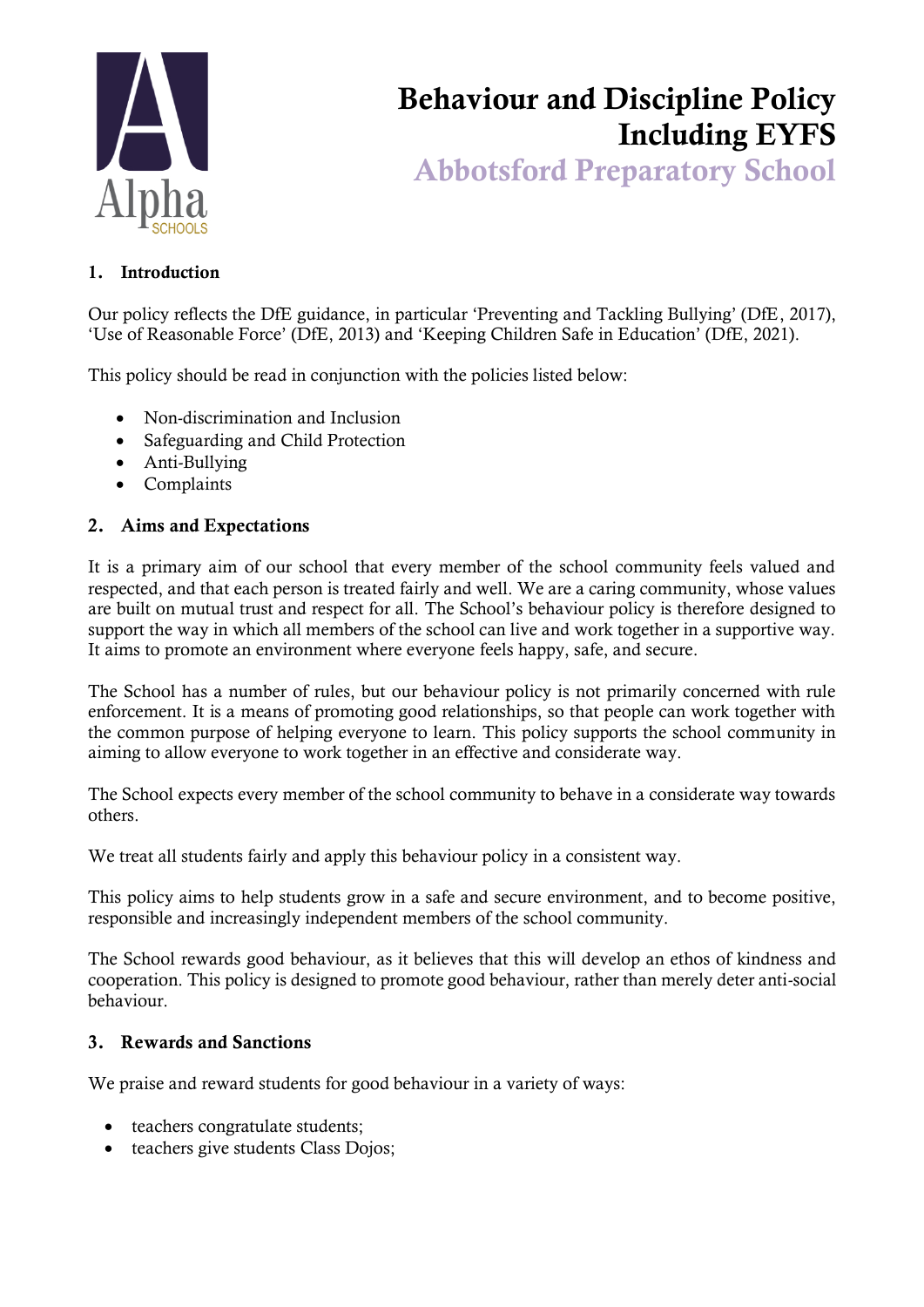- we give Class Dojos to students, either for consistent good work or behaviour, or to acknowledge outstanding effort or acts of kindness in school;
- we reward 'houses' as a collective group at different times of the school year;
- prizes at the end of the academic year;
- commendations (including postcards sent home to parents);

The School acknowledges all the efforts and achievements of students, both in and out of school.

The School employs a number of sanctions to enforce the school rules, and to ensure a safe and positive learning environment. We employ each sanction appropriately to each individual situation.

- We expect students to listen carefully to instructions in lessons. If they do not do so, we ask them either to move to a place nearer the teacher, or to sit on their own.
- We expect students to try their best in all activities. If they do not do so, we may ask them to redo a task.
- If a student is disruptive in class, the teacher reprimands him or her. If a student misbehaves repeatedly, we isolate the student from the rest of the class until they calm down, and is able to work sensibly again with others.
- The safety of the students is paramount in all situations. If a student's behaviour endangers the safety of others, the class teacher stops the activity and prevents the student from taking part for the rest of that session.
- If a student threatens, hurts or bullies another student, the class teacher records the incident and the student is sanctioned.
- If a student repeatedly acts in a way that disrupts or upsets others, the School contacts the student's parents and seeks an appointment in order to discuss the situation, with a view to improving the behaviour of the student.

The class teacher discusses the school rules with each class. In addition to the school rules, each class also has its own classroom code, which is agreed by the students and the teacher. In this way, every student in the School knows the standard of behaviour that we expect in our school. If there are incidents of anti-social behaviour, the class teacher discusses these with the whole class at an appropriate time

The School does not tolerate bullying of any kind. If we discover that an act of bullying or intimidation has taken place, we act immediately to stop any further occurrences of such behaviour. While it is very difficult to eradicate bullying, we do everything in our power to ensure that all students attend school free from fear.

All members of staff are aware of the regulations regarding the use of force by teachers ('Use of Reasonable Force' (DfE, 2013). Teachers in our school do not threaten, hit, push or slap students (not use or threaten corporal punishment). Staff only intervene physically to restrain students or to prevent injury to a student, or if a student is in danger of hurting him/herself. The actions that we take are in line with government guidelines on the restraint of students.

#### 4. The Role of the Class Teacher

It is the responsibility of teachers to ensure that the school rules are enforced in their classes, and that their classes behave in a responsible manner during lesson time.

The teachers in our school have high expectations of the students with regard to behaviour, and they strive to ensure that all students work to the best of their ability.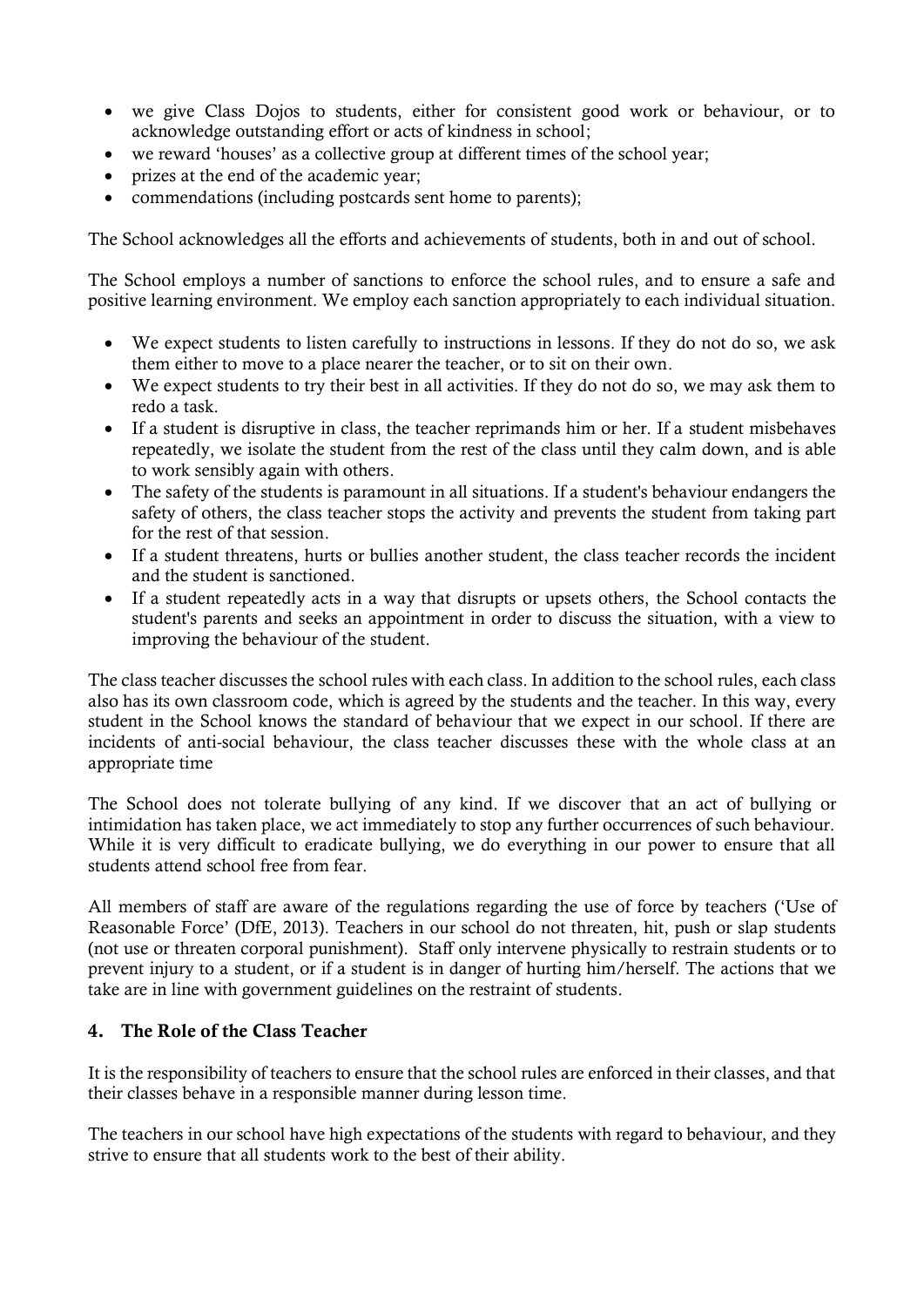The teacher treats each student fairly and enforces the classroom code consistently. The teachers treat all students in their classes with respect and understanding.

If a student misbehaves repeatedly in class, the teacher keeps a record of all such incidents. In the first instance, the class teacher deals with incidents him/herself in the normal manner. However, if misbehaviour continues, the class teacher seeks help and advice from the Head.

The teacher liaises with external agencies, as necessary, to support and guide the progress of each student.

The teacher reports to parents about the progress of each student in their class, in line with the wholeschool policy. The teacher may also contact a parent if there are concerns about the behaviour or welfare of a student.

### 5. The Role of the Head Teacher

It is the responsibility of the Head, under the School Standards and Framework Act 1998, to implement the school behaviour policy consistently throughout the School. It is also the responsibility of the Head to ensure the health, safety and welfare of all students in the School.

The Head supports the staff by implementing the policy, by setting the standards of behaviour, and by supporting staff in their implementation of the policy.

The Head keeps records of all reported serious incidents of misbehaviour.

The Head has the responsibility for giving fixed-term suspensions to individual students for serious acts of misbehaviour. For repeated or very serious acts of anti-social behaviour, the Head may permanently exclude a student.

#### 6. The Role of Parents

The School collaborates actively with parents, so that students receive consistent messages about how to behave at home and at school.

We expect parents to support their student's learning, and to cooperate with the School. We try to build a supportive dialogue between the home and the School, and we inform parents immediately if we have concerns about their student's welfare or behaviour.

If the School has to use reasonable sanctions to punish a student, we expect parents to support the actions of the School. If parents have any concerns about the way that their student has been treated, they should initially contact the class teacher. If the concern remains, they should contact the Head. If these discussions cannot resolve the problem, a formal grievance or appeal process can be implemented in accordance with the Complaints Procedure.

#### 7. The Role of the Owner

The Head has the day-to-day authority to implement the School's policy on behaviour and discipline, but the owner may give advice to the Head about particular disciplinary issues. The Head must take this into account when making decisions about matters of behaviour.

#### 8. Fixed-Term and Permanent Exclusions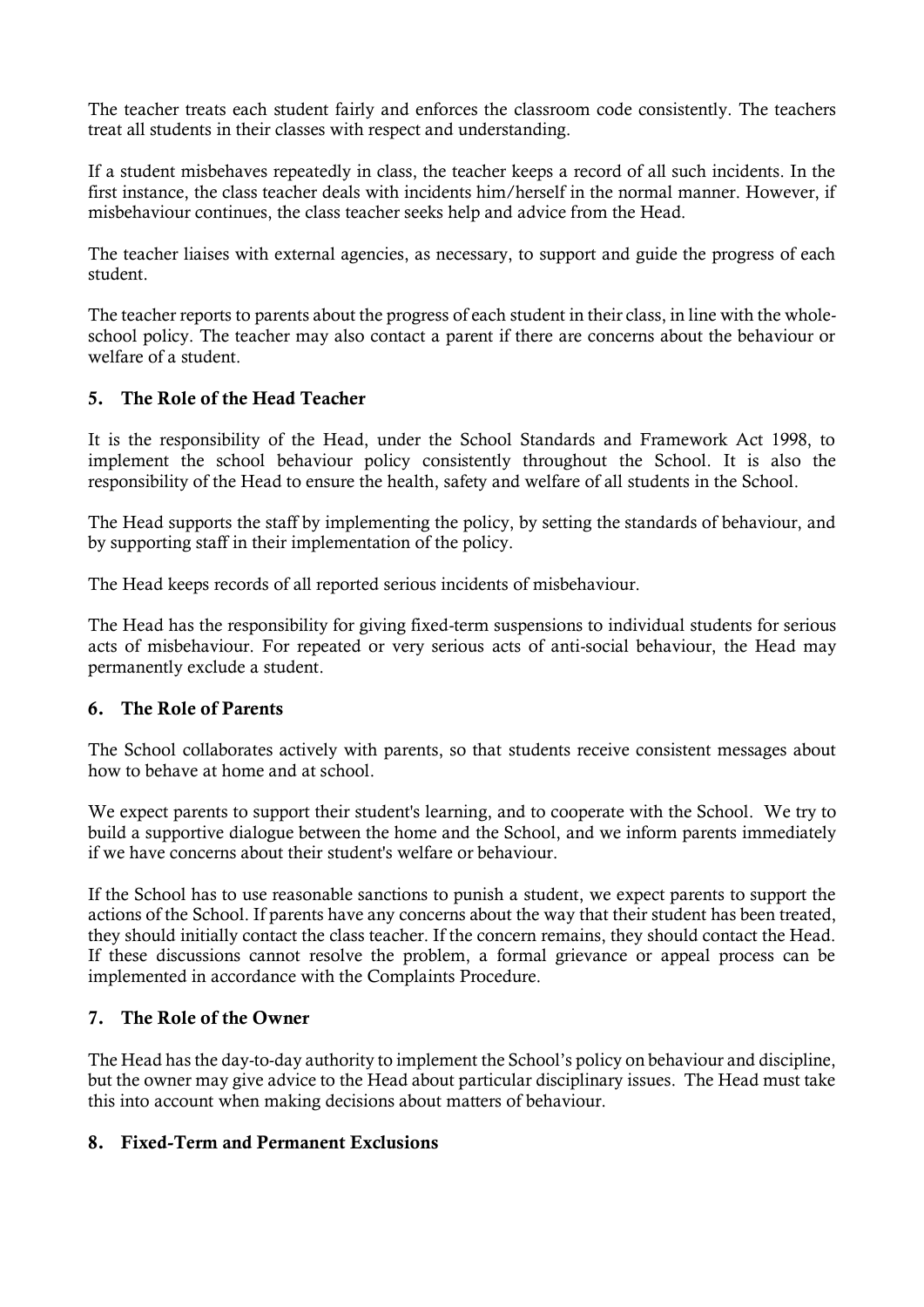The School seeks to provide a disciplined and ordered family community in which education and learning can flourish. When accepting a place, parents agree that their son or daughter should be subject at all times to the School Rules and Regulations in force.

The School will make clear the standards of behaviour and commitment that it expects from students. It will encourage students to adopt positive attitudes and values such as consideration, honesty, and respect for others. It will acknowledge and praise students when they reach these standards.

Any breach of good manners or good sense whether at school, on journeys to and from school, at events organised by the School or when representing the School is a breach of School Rules. High standards of behaviour are expected at all times and bullying in any form is unacceptable.

The School's Terms and Conditions confer upon the Head the power to impose the sanction of suspension or expulsion on any student for any cause which they consider adequate.

Suspension may be ordered if a student persists in misdemeanours after warnings or is involved in bullying, anti-social behaviour, theft, lying, bringing prohibited articles or substances to School, repeated truancy from lessons or other serious wrongdoing. This gives the student a chance to consider, if possible, with the help of discussions at home, the possibility that expulsion may subsequently be ordered unless conduct improves.

Expulsion may be ordered in certain circumstances, normally following suspension except in cases of serious misconduct. If this sanction is being considered, both the student and parents will normally be invited to a meeting with the Head. Parents may in some cases be offered the opportunity to withdraw the student. In other cases, the Head may expel the student forthwith. The appropriate procedure to be adopted in any case is entirely at the discretion of the Head.

Parents should be informed that it is now a criminal offence punishable by fixed penalty fine or prosecution of the parents if a student is seen in a public place during normal school hours without reasonable justification, during the first five days of exclusion from state school. Students excluded from an independent school may be apprehended, as it would not be evident to a police officer that the student is not from a state school.

We do not wish to exclude any student from school, but sometimes this may be necessary. The School has therefore adopted the DFE's national standard list of reasons for exclusion and follows their standard guidance in any decision to exclude a student from school.

[https://assets.publishing.service.gov.uk/government/uploads/system/uploads/attachment\\_data/](https://assets.publishing.service.gov.uk/government/uploads/system/uploads/attachment_data/file/641418/20170831_Exclusion_Stat_guidance_Web_version.pdf) [file/641418/20170831\\_Exclusion\\_Stat\\_guidance\\_Web\\_version.pdf](https://assets.publishing.service.gov.uk/government/uploads/system/uploads/attachment_data/file/641418/20170831_Exclusion_Stat_guidance_Web_version.pdf)

Only the Head (or the acting Head) has the power to exclude a student from school. The Head may exclude a student for one or more fixed periods, for up to 45 days in any one school year. In extreme and exceptional circumstances, the Head may exclude a student permanently. It is also possible for the Head to convert a fixed-term exclusion into a permanent exclusion if the circumstances warrant this.

If the Head excludes a student, she/he informs the parents immediately, giving reasons for the exclusion. At the same time, the Head makes it clear to the parents that they can, if they wish, appeal against the decision to the School's Directors. The School informs the parents how to make any such appeal.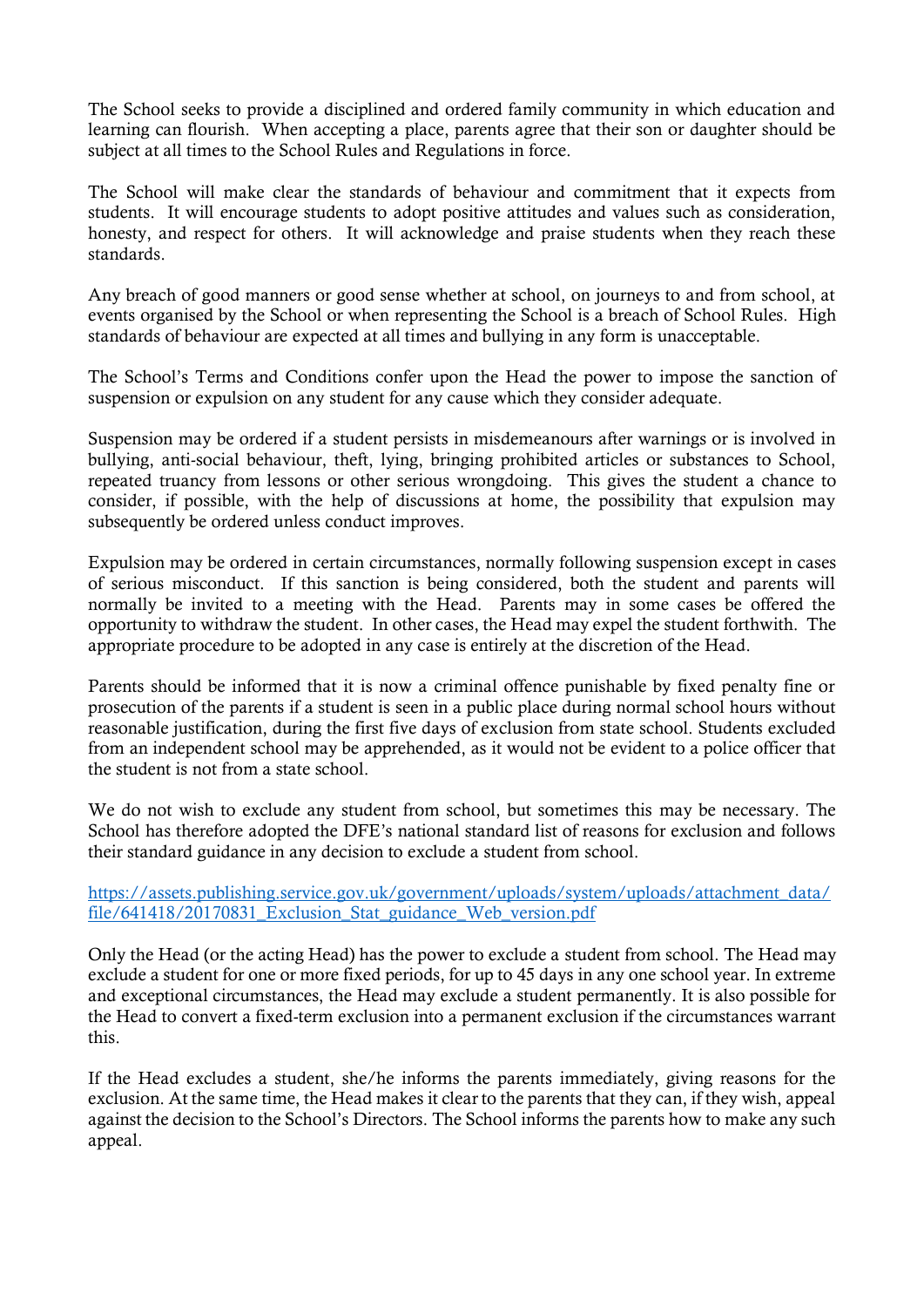The Head informs the owner about any permanent exclusion, and about any fixed-term exclusions beyond five days in any one term.

When the Directors meet to consider exclusion, they consider the circumstances in which the student was excluded, consider any representation by parents, and consider whether the student should be reinstated.

If the Directors decide that a student should be reinstated, the Head must comply with this ruling.

#### 9. Drug and Alcohol-Related Incidents

It is the policy of this school that no student should bring any drug, legal or illegal, to school. If a student will need medication during the school day the parent or guardian should notify the School and ask permission for the medication to be brought. This should be taken directly to the school secretary who will ensure a consent form is completed by the parent or guardian. Any medication needed by a student while in school must be taken under the supervision of the authorised member of staff.

The School will take very seriously misuse of any substances such as glue, other solvents, or alcohol. The parents or guardians of any student involved will always be notified. Any student who deliberately brings substances into school for the purpose of misuse will be punished by a fixed-term exclusion. If the offence is repeated, the student will normally be permanently excluded, and the police and social services will be informed.

If any student is found to be suffering from the effects of alcohol or other substances, arrangements will be made for that student to be taken home.

It is forbidden for anyone, adult or student, to bring onto the school premises illegal drugs. Any student who is found to have brought to school any type of illegal substance will normally be punished by a temporary exclusion. The student will not be readmitted to the School until a parent or guardian of the student has visited the School and discussed the seriousness of the incident with the Head.

If the offence is repeated the student will be permanently excluded.

If a student is found to have deliberately brought illegal substances into school and is found to be distributing these to other students for money, the student will be permanently excluded from the School. The police and social services will also be informed.

Should the Head judge that it is appropriate for the student to be required to leave, they will present the case to the owner or a director and request approval for this action to be taken.

#### 10. Monitoring and Review

The Head monitors the effectiveness of this policy on a regular basis. The School has a register of sanctions, and the Head keeps a record of any student who is suspended for a fixed-term, or who is permanently excluded.

It is the responsibility of the Head to ensure that the school policy is administered fairly and consistently. Particular attention is paid to matters of racial equality. No student is treated unfairly because of race or ethnic background.